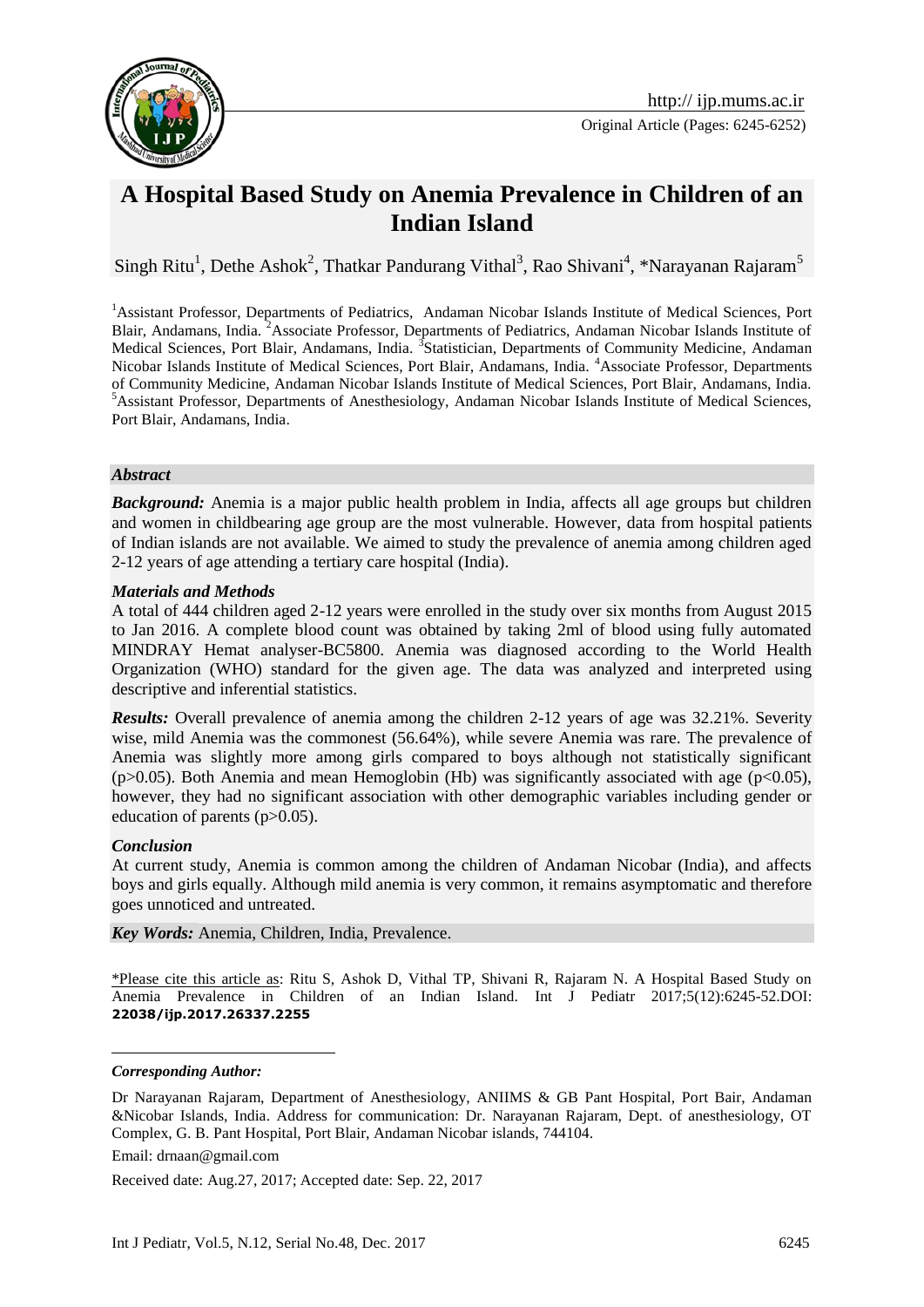## **1- INTRODUCTION**

 Anemia is a major public health problem all over the world. It occurs in almost all physiological age groups but preschool children, pregnant and lactating women are more severely affected. According to World Health Organization (WHO), globally, the highest prevalence of Anemia is in preschool children (47.4%). The prevalence of Anemia, in preschool children (0 to 4.9 years) in various WHO regions are variable with Africa (67.6%), and Southeast Asia (65.5%) occupying the top of the list. It is estimated that about 18 to 38 percent of the under 5 years old Iranian children are anemic (1). In India, 89 million preschool age children suffer from Anemia (2). As per the World Bank data, the prevalence of anemia among under 5 children, in India is 59 in 2011 (3). According to National Family Health Survey (NFHS-4) data, prevalence among children less than five years of age was reported to be 60% (4).

In developing countries, the most common cause of Anemia is nutritional; however, other factors like low birth weight, early cord clamping, maternal anemia, high rates of infectious disease including malaria, Helicobacter pylori, helminth infection, poverty, poor access to iron-rich foods and other nutritional deficiencies plays a role. The early years of life are one of the most critical stages of human development and any physical or psychological damage that causes sustained effects on other stages of human development (5-9). Iron deficiency anemia continues to be an overwhelmingly major cause of anemia in the early childhood and a major global health challenge (10, 12). Anemia in children has significant impact. Longitudinal studies consistently indicate that children who were anemic in infancy continue to have poorer cognition, school achievement and more behavior problems into middle childhood (13). As far as we know, there had been no such study on prevalence of anemia in Andaman and Nicobar Islands (one of the seven union territories of India, are a group of islands at the juncture of the Bay of Bengal and Andaman Sea), so this study was done to know the burden of disease in these islands which will help us to create awareness among people about the problems of Anemia and health care providers in further management.

### **2- MATERIALS AND METHODS**

 The present prospective study was conducted after obtaining the approval from the Institute Ethical Committee. This study was conducted in the pediatrics outpatient department (OPD) of a teaching hospital located in a remote island of India over a period of 6 months (Aug 2015 to Jan 2016). The children (2-12 years age group), and their parents, who attended the OPD, were informed about the purpose and the method of the research and the voluntary nature of participation in the study verbally and in written form.

The children who returned after recovery from minor illness, for enrolment in the study were included. Informed written consent was obtained from the parents of each child after the study objective was explained. Information of sociodemographic particulars was obtained from the subject's mother using a pretested validated questionnaire. The details regarding social class, family income, occupation, education of the parents, birth order, birth interval and number of siblings was collected. The children who suffered from chronic illnesses and those below 2 years and above 12 years were excluded from the study. A total of 444 children of either sex were included. A 2 ml nonfasting blood sample was collected from each child from the antecubital vein into a heparinized Vacutainer by a trained phlebotomist. The sample was analyzed within 4 hours of blood sampling. A complete blood count was measured using fully automated MINDRAY Hemat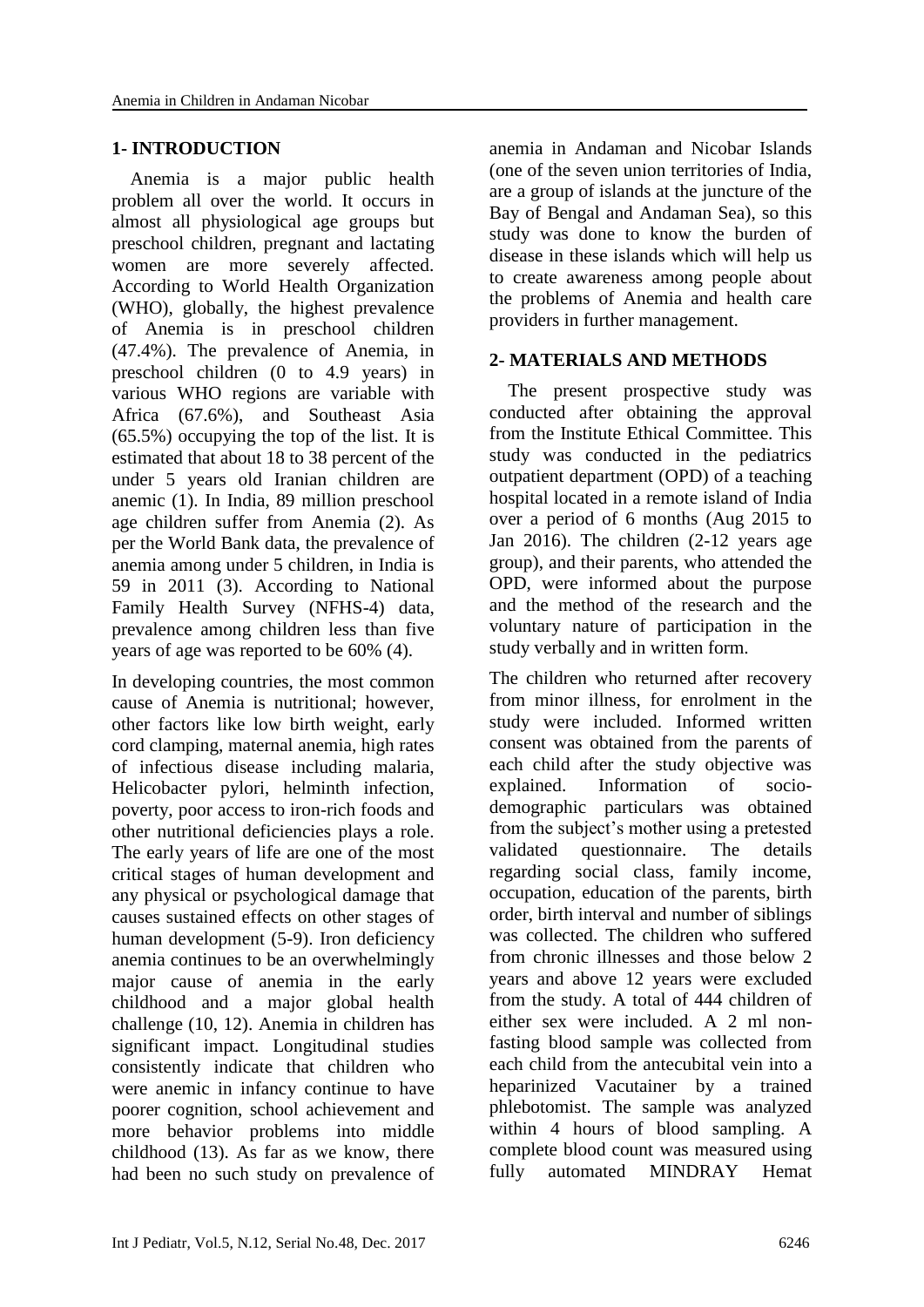analyser-BC5800 (Mindray Medical International Limited, Shenzen, China). Anemia was diagnosed as per the WHO cut off of Hemoglobin (Hb) level. Hb  $\langle 11g/dL$  in 6-59 months,  $\langle 11.5g/dL$  in 5-11years, and <12g/dL in 12-14 years age group. It was further classified into mild (if Hb-10-10.9g/dL in 6-59 months, 11- 11.4g/dL in 5-11 years, 11-11.9g/dL in 12- 14 years), moderate (if Hb-7-9.9g/dL in 6- 59 months, 8-10.9g/dL in 5-14 years), and severe (if  $Hb < 7$  g/dL in 6-59 months and  $< 8$  g/dL in 5-14 years) (14). In order to study the association between Anemia and various demographic variables; Chi square test was applied. The mean Hb, was compared in different age groups using one way ANOVA test and a p- value  $\lt$ 0.05 was considered significant (IBM SPSS Statistics 23.0).

# **3- RESULTS**

 Two hundred seventeen of the children (48.87%) were male and 227 (51.13%) were female. A higher proportion (48.87%) of children was in the age group of 2-6 years. The children were distributed into various age groups as depicted in **Table.1**. A total of 143 (32.21%) children were anemic and mild, moderate, and severe Anemia was found in 56.64%, 41.96%, and 1.40%, respectively (**Table.1**). The degree of Anemia based on sex distribution showed that both mild and moderate Anemia was more prevalent in girls (19.38% and 14.54%) compared to boys (17.05% and 12.44%) (**Table**.**2**); but the differences was not statistically significant. The highest prevalence of Anemia (43.9%) was in the 2-4 years age group. There was a significant association of Anemia with age; P <0.01 (**Table.3**).

No significant difference was found with regard to gender or parents' education and the prevalence of anemia. The mean Hb in boys and girls was found as 11.606 (1.064)  $g/dL$  and 11.584 (1.088)  $g/dL$ , respectively (**Table.4**). The mean Hb was lowest  $(11.017g/dL)$  in the 2-4 years age group and it progressively increased with increasing age, with the highest value of  $(12.171 \text{ g/dL})$  in the 10-12 years age group. The mean Hb, when compared in different age groups using one way ANOVA, showed a significant difference; p <0.01 (**Table.5**).

**Table-1:** Frequency distribution of anemia and demographic variables in the participants

| Variables                  | Groups          | Number $(\%)$  |
|----------------------------|-----------------|----------------|
| Gender                     | Male            | 217 (48.87%)   |
|                            | Female          | 227 (51.13%)   |
|                            | $2 - 4$         | $107(24.10\%)$ |
|                            | $4 - 6$         | 110 (24.77%)   |
| Age, year                  | $6 - 8$         | 94 (21.17%)    |
|                            | $8 - 10$        | 81 (18.24%)    |
|                            | $10-12$         | 52 (11.71%)    |
|                            | No Anemia       | 301 (67.79%)   |
|                            | Anemia          | 143 (32.21%)   |
| Anemia                     | Mild Anemia     | 81 (56.64%)    |
|                            | Moderate Anemia | 60 (41.96%)    |
|                            | Severe Anemia   | $2(1.40\%)$    |
| <b>Education of Father</b> | Illiterate      | 41 (9.23%)     |
|                            | Literate        | 403 (90.77%)   |
|                            | Illiterate      | 45 (10.14%)    |
| <b>Education of Mother</b> | Literate        | 399 (89.86%)   |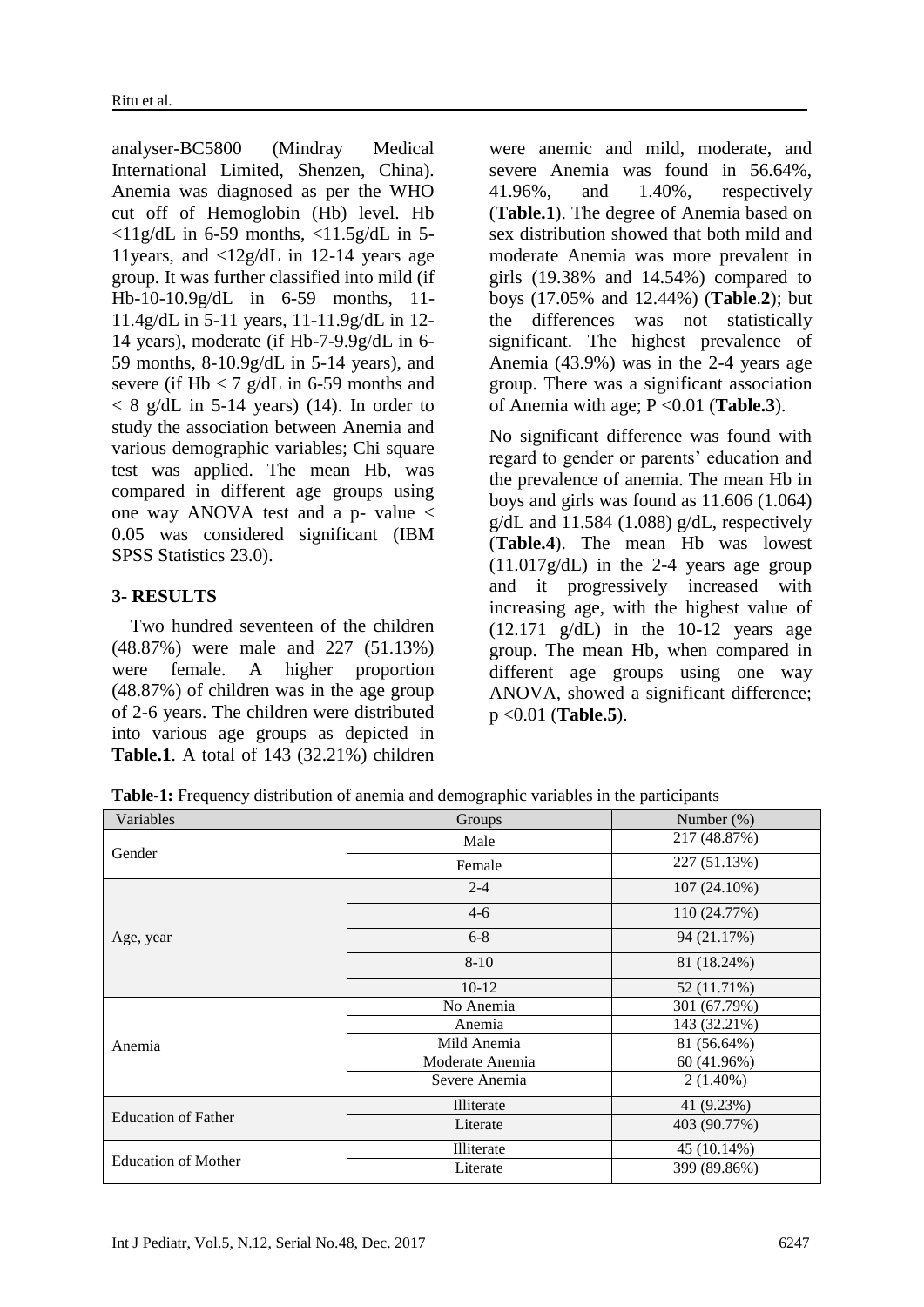|        | Anemia        |               |               |               |               |
|--------|---------------|---------------|---------------|---------------|---------------|
| Gender | Absent        | Mild          | Moderate      | Severe        | Total         |
|        | Number $(\%)$ | Number $(\%)$ | Number $(\%)$ | Number $(\%)$ | Number $(\%)$ |
| Male   | 152 (70.05%)  | 37 (17.05%)   | 27 (12.44%)   | $1(0.46\%)$   | 217 (100)     |
| Female | 149 (65.64%)  | 44 (19.38%)   | 33 (14.54%)   | $1(0.44\%)$   | 227 (100)     |
| Total  | 301(67.79%)   | 81 (18.24%)   | 60 (13.51%)   | 2(0.45%)      | 444 (100)     |

**Table-2**: Frequency of Anemia in participants in the study by gender

**Table-3**: Association between Demographic Variables and Anemia

| Variables           |            | Anemia                 |                     | Total     |            |         |
|---------------------|------------|------------------------|---------------------|-----------|------------|---------|
|                     |            | No Anemia<br>$(n=301)$ | Anemia<br>$(n=143)$ | $(n=400)$ | Chi-square | P-value |
|                     | Male       | 152 (70.0%)            | 65 (30.0%)          | 217       | 0.987      | 0.320   |
| Gender              | Female     | 149 (65.6%)            | 78 (34.4%)          | 227       |            |         |
| Age, year           | $2 - 4$    | $60(56.1\%)$           | 47 (43.9%)          | 107       |            |         |
|                     | $4-6$      | 76(69.1%)              | 34 (30.9%)          | 110       |            |         |
|                     | $6 - 8$    | 58 (61.7%)             | 36 (38.3%)          | 94        | 18.368     | 0.001   |
|                     | $8 - 10$   | 64 (79.0%)             | $17(21.0\%)$        | 81        |            |         |
|                     | $10-12$    | 43(82.7%)              | 9(17.3%)            | 52        |            |         |
| Education of father | Illiterate | 28 (68.3%)             | 13 (31.7%)          | 41        | 0.005      | 0.943   |
|                     | Literate   | 273 (67.7%)            | 130 (32.3%)         | 403       |            |         |
| Education of mother | Illiterate | 26 (57.8%)             | 19 (42.2%)          | 45        | 2.300      | 0.129   |
|                     | Literate   | 275 (68.9%)            | 124 (31.1%)         | 399       |            |         |

Association between demographic variables and Anemia was tested using Chi-square test. The results indicates that age was significantly associated with the Anemia ( $p \le 0.01$ ). The other demographic variables such as gender, education of father and education of mother are not significantly associated with the Anemia  $(p>0.05)$ .

**Table-4:** The comparison of Mean Hb (g/dL) values according to the various demographic characteristics in participants

| Variables              |                   | Number $(\%)$ | Mean (standard deviation) | P-value |  |
|------------------------|-------------------|---------------|---------------------------|---------|--|
|                        | Male              | 217(48.87%)   | 11.606 (1.064)            |         |  |
| Gender                 | Female            | 227(51.13%)   | 11.584(1.088)             | 0.831   |  |
| Education of<br>father | Illiterate        | $41(9.24\%)$  | 11.510(1.286)             | 0.597   |  |
|                        | Literate          | 403(90.76%)   | 11.603(1.053)             |         |  |
| Education of<br>mother | <b>Illiterate</b> | 45(10.13%)    | 11.344(1.489)             | 0.100   |  |
|                        | Literate          | 399(89.86%)   | 11.623(1.017)             |         |  |

Comparison of Mean Hb (g/dL) values according to the various demographic characteristics using independent samples t-test. Gender, education of father and mother shows no significant difference in the mean Hb  $(g/dL)$  values (p $>0.05$ ).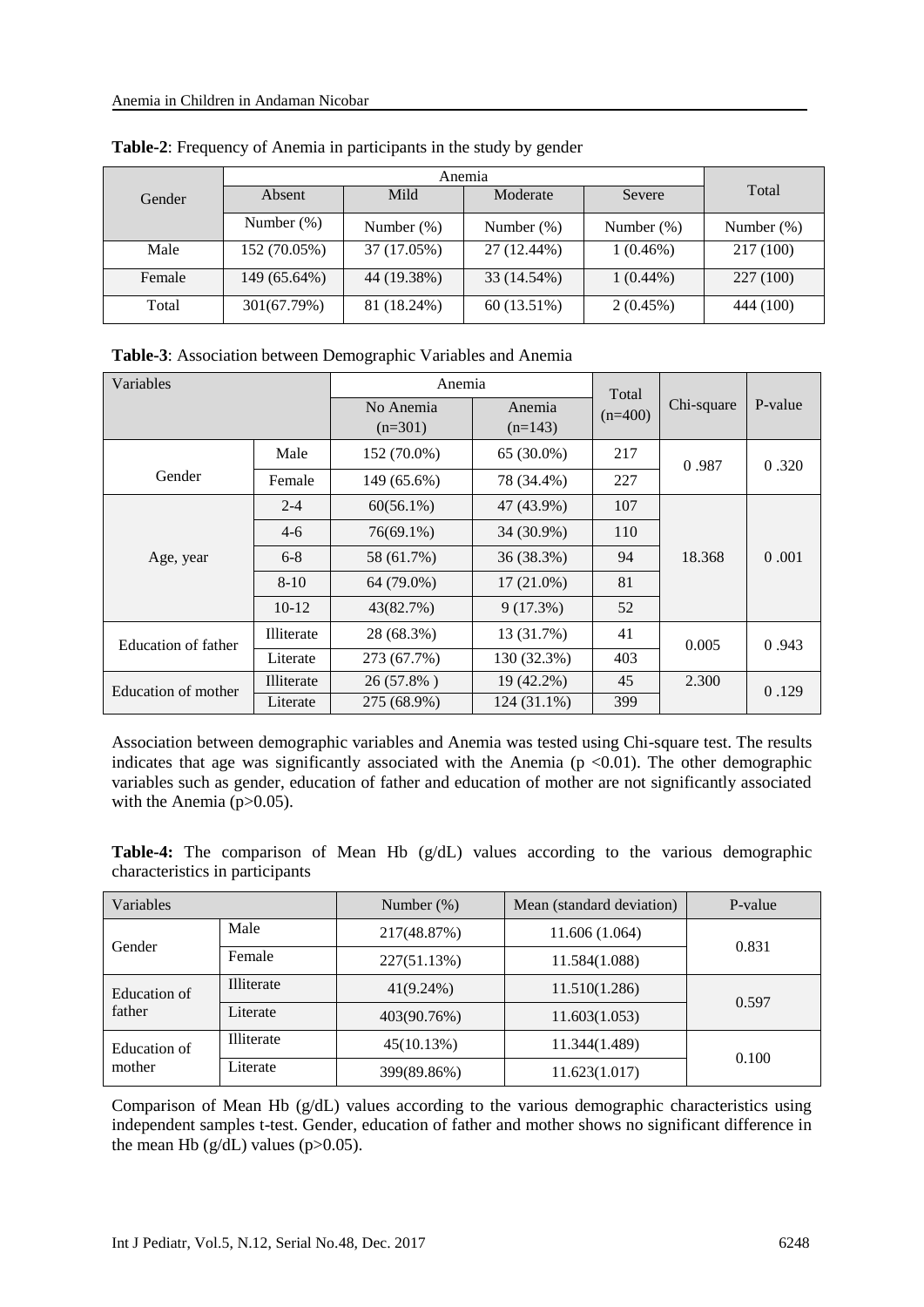| Age (years) | Mean (standard deviation)<br>Range |                | P-value |
|-------------|------------------------------------|----------------|---------|
| $2 - 4$     | 11.017(1.142)                      | $6.80 - 13.40$ |         |
| $4-6$       | 11.527(1.017)                      | 7.10-14.90     |         |
| $6 - 8$     | 11.641(0.929)                      | 9.30-13.40     | 0.001   |
| $8-10$      | 12.023(0.926)                      | 8.30-14.10     |         |
| $10-12$     | 12.171(0.925)                      | 10.00-14.20    |         |

**Table-5:** The comparison of Mean Hb (g/dL) among various age groups in participants

Mean Hb (g/dL) was compared among various age groups using one-way ANOVA. The result indicates that there is significant difference in the mean  $Hb(g/dL)$  among various age groups (p<0.01).

#### **4- DISCUSSION**

 In the present study the prevalence of Anemia in the 2-12 years old children, was estimated as 32.21%. DeMaeyer et al. (15) reported the worldwide prevalence of Anemia in 5-12 years old children to be 37%. Comparable values of 39.1% and 36.4% were reported in studies conducted in 271 children (7-14 years) in Asendabo town, Southwest of Ethiopia (16), and in Vietnamese (17) school age children. Zimmermann et al. reported a prevalence of 35% among rural school aged children in Morocco (18), while a high prevalence of 62.3% was found among 3,595 school children from Pemla Island and Zanzibar (19). The prevalence of anemia among pregnant women is 52 percent in developing countries and 22.5 percent in developed countries (20).

The various studies on prevalence of anemia, from India show values ranging from 41% to  $66\%$  (21-24). The variations in the prevalence of Anemia in different studies could be due to heterogeneity of the studied population, dietary habits, different nutritional status and incidence of worm infestation in a defined geographical area. The prevalence of Anemia, in this study was 43.9% in the 2-4 years age group and 30.9% in the 4-6 years age group. This corroborates with the WHO report of 47.4% prevalence in preschool children worldwide; while in Africa and Asia, the prevalence is estimated at 64.6%

and 47.7%, respectively (2). Iron deficiency anemia impairs the concentration of adolescent girls and reduces the academic achievement, selfefficacy and physical strength and increases the risk of infections. As per the National Family and Health Survey-4 (NFHS) (conducted during 2015-2016) data, the prevalence of Anemia in India; in children aged 6-59 months is 58.4%. In Andaman and Nicobar Islands (India) it is 49%. The higher prevalence of Anemia in preschool children may be attributed to poor maternal iron stores during pregnancy and lactation, rapid growth, delayed initiation of complementary foods and poor dietary intake of iron.

The most prevalent conditions were moderate and mild Anemia, probably because mild and moderate Anemia is usually asymptomatic, and may remain undetected and untreated (25, 26). This study showed a higher prevalence (43.9%) of Anemia, in the 2-4 years age group followed by 30.9% in the 4-6 years age group. A significantly higher prevalence of Anemia in the 1-3 years age group compared to 3-5 years age group was also reported in a study done on rural preschool children in Maharashtra (27). The prevalence of Anemia in males in this study was 30% and slightly higher 34.4% in females. A similar higher prevalence (54.4%) of Anemia in girls has been reported in a study done on adolescent school children in urban Kathmandu,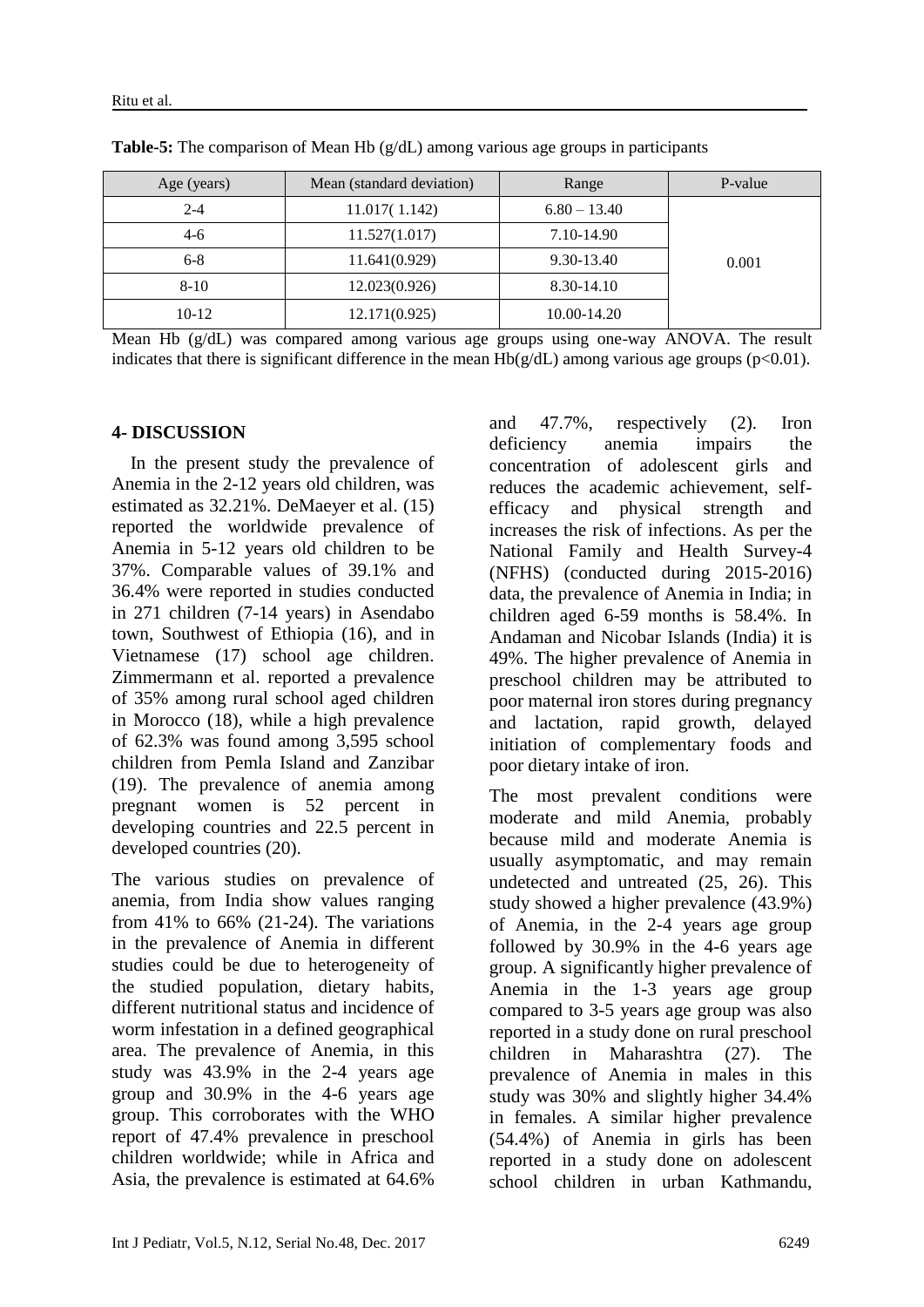Nepal (28). In a study on prevalence of Anemia in school children of Kattankulathur, Tamil Nadu, a higher prevalence of Anemia was found in girls (29). Basu et al. also found a high prevalence of Anemia among girls in Chandigarh (30). The higher prevalence reported in the above studies is due to subjects in the adolescent age group who had increased iron requirement during the growth period and also recurrent menstrual blood loss. Although the literacy% among men and women, in these islands, is high at 84.1% and 88.5%, respectively (NFHS-4 data), the prevalence of Anemia among children is moderately high. Similar findings of no significant relationship of Anemia with literacy of parents, was also found in studies by Sabale et al. and Verma et al. (31, 32). The mean hemoglobin values were significantly (p<0.01) different between different age groups, however, no gender differentials were observed in the present study.

This study was limited with the fact that it is a descriptive study which reported the overall prevalence of Anemia and its severity. It included only the children who attended the Pediatric OPD during the study period and whose parents gave consent for enrolment. Secondly, being a cross sectional study, no causal effect relationship could be established. Chronically ill children were also not included which might have undermined the values. Further studies, to know the etiology of Anemia and appropriate interventions including awareness among people about diet rich in iron, folate and other micronutrients is needed.

# **5- CONCLUSION**

 The problem of Anemia, especially mild and moderate Anemia is common among the children of Andaman Nicobar Islands. It should be investigated further and appropriate health care delivery steps should be initiated which might help in the improvement of cognition and learning process in children.

## **6- CONTRIBUTORS**

RS, AD: planned the study; RS, NR wrote study protocol; RS, AD: collected the data; PV, NR, SR: analyzed and interpreted the data; NR, RS: wrote first draft of the manuscript. All authors approved the final draft.

# **7- CONFLICT OF INTEREST:** None.

# **8- ACKNOWLEDGEMENT**

We thank Dr Habib Md. Reazaul Karim, Assistant Professor, Anaesthesiology for critically reviewing the manuscript. Also, Maj.Gen.R.P.Choubey, Director, ANIIMS and Prof. T.L.Ratnakumari, Department Head Pediatrics, ANIIMS, who motivated us to write the paper and provided all necessary support. We also thank Mr. Reshender Lal for his valuable support in making this publication in the correct format.

### **9- REFERENCES**

1. Ghasemi A, Keikhaei B. Effects of Nutritional variables in children with iron deficiency anemia. International Journal of Pediatrics, 2014; 2(3.1): 183-87. doi: 10.22038/ijp.2014.2619

2. McLean E, Cogswell M, Egli I, Wojdyla D, and de Benoist B. Worldwide prevalence of Anemia, WHO Vitamin and Mineral Nutrition Information System, 1993– 2005. [Public Health Nutr.](https://www.ncbi.nlm.nih.gov/pubmed/18498676) 2009; 12(4):444-54.

3. Stevens GA, Finucane MM, De-Regil LM, Paciorek CJ, Flaxman SR, Branca F, et al. Global, regional, and national trends in hemoglobin concentration and prevalence of total and severe anemia in children and pregnant and non-pregnant women for 1995- 2011: a systematic analysis of populationrepresentative data. Lancet Glob Health. 2013; 1(1):e16-25.

4. Key Findings from NFHS. [Last accessed on 2016 Feb 23]. Available at: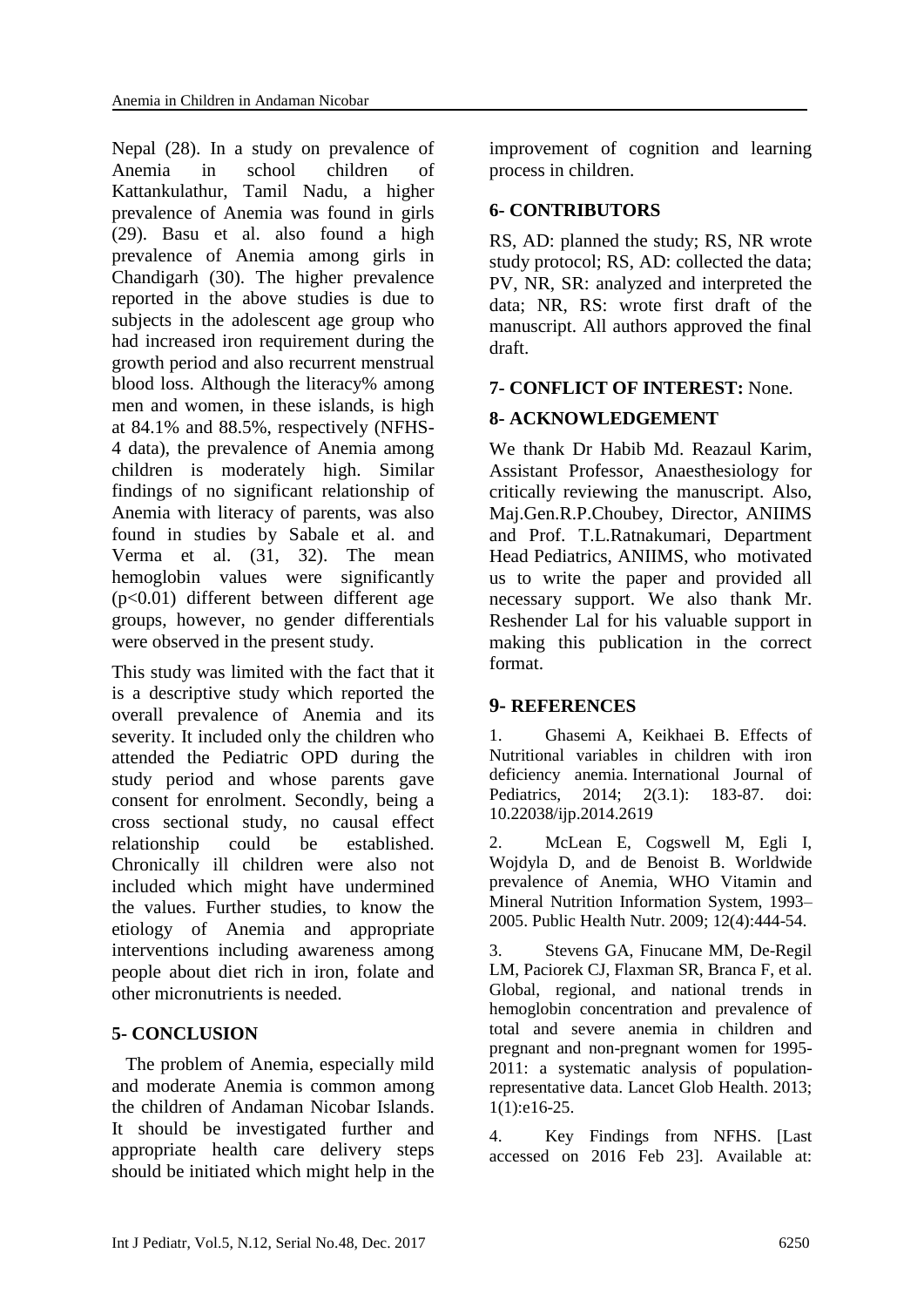http://www.rchiips.org/NFHS/factsheet\_NFHS -4.shtml.

5. Schauer C, Zlotkin S. Home fortification with micronutrient sprinkles  $-$  A new approach for the prevention and treatment of nutritional anemias. Paediatr Child Health. 2003; 8(2):87-90.

6. Khosravi Anbaran Z, Baghdari N, Sadeghi Sahebzad E, Moradi M, Karimi FZ. Comparing Infant Nutrition in Wanted and Unwanted Pregnancies. Int J Pediatr 2016; 4(12): 4043-50.

7. Khadivzadeh T, Karimi FZ, Tara F, Bagheri S. The Effect of Postpartum Mother– Infant Skin-to-Skin Contact on Exclusive Breastfeeding In neonatal period: A Randomized Controlled Trial. Int J Pediatr 2016; 4(5): 5409-17.

8. Karimi A, Bagheri S, Khadivzadeh T, Mirzaii Najmabadi Kh. The Effect of an Interventional Program, Based on the Theory of Ethology, on Breastfeeding Competence of Infants. Iranian Journal of Neonatology 2014; 5(3): 10-12.

9. Anbaran ZK, Baghdari N, Pourshirazi M, Karimi FZ, Rezvanifard M, Mazlom SR. Postpartum sexual function in women and infant feeding methods. J Pak Med Assoc 2015; 65(3):248-252.

10. Pacifici, G. Effects of Iron in Neonates and Young Infants: a Review. International Journal of Pediatrics, 2016; 4(7): 2256-71. doi: 10.22038/ijp.2016.6991.

11. Saeidi Z, Vakili R, Ghazizadeh Hashemi A, Saeidi M. The Effect of Diet on Learning of Junior High School Students in Mashhad, North-east of Iran. Int J Pediatr 2015; 3(2.2): 517-26.

11. Grantham-McGregor S, Ani C. A review of studies on the effect of iron deficiency on cognitive development in children. J Nutr. 2001; 131(2S-2):649S-666S; discussion 666S-668S.

12. [Saeidi M,](https://www.scopus.com/authid/detail.uri?authorId=55927110500&eid=2-s2.0-85006924985) [Vakili R,](https://www.scopus.com/authid/detail.uri?authorId=55966390700&eid=2-s2.0-85006924985) [Khakshour A,](https://www.scopus.com/authid/detail.uri?authorId=55550328600&eid=2-s2.0-85006924985)  Taghizade [Moghaddam](https://www.scopus.com/authid/detail.uri?authorId=57192586132&eid=2-s2.0-85006924985) H, [Kiani MA,](https://www.scopus.com/authid/detail.uri?authorId=54683993700&eid=2-s2.0-85006924985) [Zarif B,](https://www.scopus.com/authid/detail.uri?authorId=57192586817&eid=2-s2.0-85006924985) et al. Iron and multivitamin supplements in children and its association with growth rate. [International Journal of Pediatrics.](https://www.scopus.com/sourceid/21100790061?origin=recordpage) 2013; 1(1):13-17.

13. WHO. Haemoglobin concentrations for the diagnosis of Anemia and assessment of severity. Vitamin and Mineral Nutrition Information System. Geneva, World Health Organization, 2011

(WHO/NMH/NHD/MNM/11.1).

14. DeMaeyer EM, Dallman P, Gurney JM, Hallberg L, Sood SK, Srikantia SG. Preventing and controlling iron deficiency Anemia through primary health care. Geneva: World Health Organization; 1989. pp. 8-9.

15. Alemayehu N. Prevalence of hook worm infection and its association with anemia among students of Asendabo elementary school. Abstract, student research project, CBE program. 2. Jimma, Ethiopia: Jimma University; 2005. p. 209.

16. Thi Le H,Brouwer ID, Burema J, Nguyen KC and Kok FJ. Efficacy of iron fortification compared to iron supplementation among Vietnamese school children. Nutr J. 2006; 5: 32.

17. Zimmermann MB, Zeder C, Chaouki N, Saad A, Torresani T, Hurrell RF. Dual fortification of salt with iodine and microencapsulated iron: a randomized double blind controlled trial in Moroccan school children. Am J Clin Nutr. 2003; 77(2):425-32.

18. Stoltzfus RJ, Chwaya HM, Tielsch JM, Schulze KJ, Albonico M, Savioli L. Epidemiology of iron deficiency anemia in Zanzibari school children: the importance of hookworms. Am J Clin Nutr. 1997; 65(1):153- 9.

19. Rahmati, S., Delpisheh, A., Parizad, N., Sayehmiri, K. Maternal Anemia and Pregnancy outcomes: a Systematic Review and Meta-Analysis. International Journal of Pediatrics, 2016; 4(8): 3323-3342. doi: 10.22038/ijp.2016.7221

20. Sudhagandhi B, Sundaresan S, William WE, Prema A. Prevalence of anemia in the school children of Kattankulathur, Tamil Nadu, India. Int J Nutr Pharmacol Neurol Dis 2011; 1:184-8.

21. Sethi V, Goindi G, Kapil U. The Prevalence of anemia amongst primary school age children (6-11 years) in national capital territory of Delhi. Indian J Pediatr. 2003; 70(6):519-20.